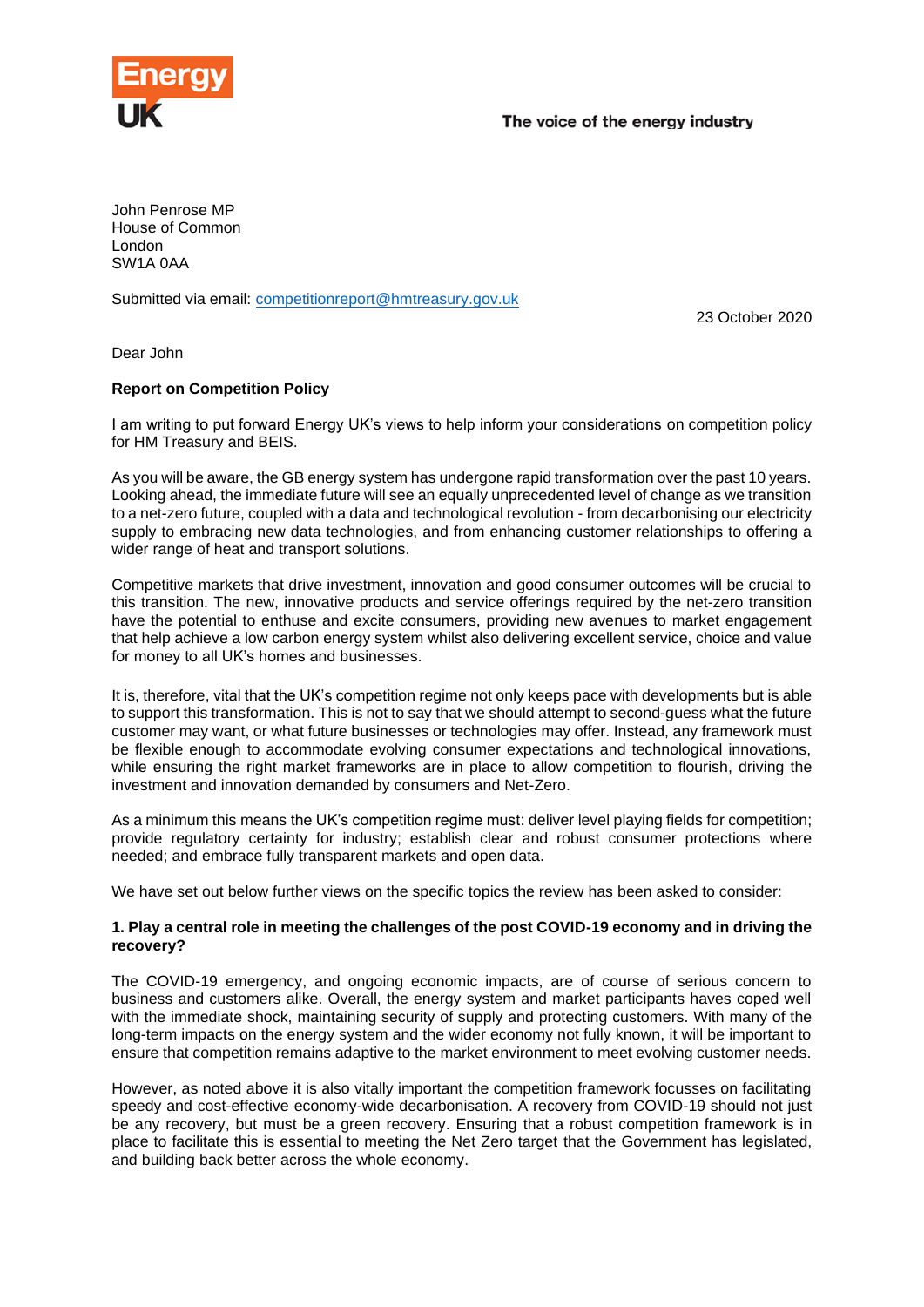With any regulatory reform, there is also a fundamental need to ensure that the UK remains a safe and reliable place to invest in order for market competitors to continue to feel confident to innovate in the energy sector. An unreliable and opaque regulatory regime could risk the innovation and investment that is needed to realise the full benefits of the energy system transition that is currently underway.

To this end, it is important that the government ensure that plans are in place, and that regulatory authorities are appropriately resourced, to promptly provide a future subsidy control regime to replace EU State aid rules at the end of the current transition arrangements. Such a regime is vital if the UK is to continue providing appropriate support for low carbon technologies and not undermine investment and delay the economic recovery.

To attract the necessary investment that fully enables the development and implementation of innovation across the whole of the energy system it is also paramount that the Government remains committed to independent and authoritative regulation. In practice, this also means a commitment to merits-based appeals of all regulatory decisions to an expert body, as well as Judicial Review. It is widely recognised that good regulatory decisions are most likely to materialise where the regulator itself can be challenged, as regulators are not infallible and may not always have recognised the scale of the impact of their decisions on specific parties (including customers). For example, Ofgem's decision to impose a limit of four domestic tariffs on suppliers was later revoked by the CMA in its 2014-16 Energy Market Investigation, having been found to be detrimental to consumers.

# **2. Contribute to the government's aim of levelling up across all nations and regions of the UK?**

We believe that the issue of geographical fairness will be best addressed by Government policies outside of the competition framework, which would incentivise activity in areas that the Government has identified as needing additional measures. While robust competition will improve outcomes for consumers across the country, we do not believe that it would necessarily be for the competition framework itself to take on this objective.

## **3. Increase consumer trust, including by meeting the 2019 Manifesto commitment to tackle consumer rip offs and bad business practices, and by ensuring the competition regime operates in a way which is strong, swift, flexible and proportionate?**

Maintaining consumer trust in existing services, as well as new products and market offerings, will be vital in facilitating innovations across energy and other sectors to meet the Net Zero target. The focus of regulation and the competition framework should, therefore, be on protecting against poor practices, rather than putting up barriers to innovation or market offerings that are beneficial to customers and decarbonisation.

The competition framework, alongside the regulation of markets, must be proportionate and flexible in order to adapt to changing circumstances and maintain consumer trust. For example, in contrast to licensed energy market participants, we are seeing a growth in new services and market players that are outside of the current licensing regulatory model, such as price comparison websites, energy brokers and automated-switching services. With a majority of energy customers now making use of such services, there is a risk of customer detriment as the regulator is not set up to be adaptive to these evolving customer behaviours.

While we should not attempt to second-guess the nature of market offerings in the future, or their popularity with consumers, we can already see the potential for energy to become just one part of a bundled service as markets converge, especially for domestic customers. We risk undermining consumer confidence in such offerings if regulatory regimes are not aligned to reflect the way in which markets are engaged with by consumers, and how services are provided. The rise of smart home technology, the growing adoption of EVs, increasing volumes of micro-generation and the decarbonisation of heat could lead to a shift away from previous relationships based simply around "kilowatts" supplied. The information provided from connected home technology, such as appliance health, and heating system operation, may also lead to sector convergence. As one example, if a consumer purchased an EV bundled with financing, insurance, product guarantees, data analytics and energy supply, the regulatory system may not currently be designed to act in the most efficient manner to deal effectively and consistently with a failure on the provision of one or more of these services. Recognising that different sectors operate in markedly different ways, it will be important to ensure that